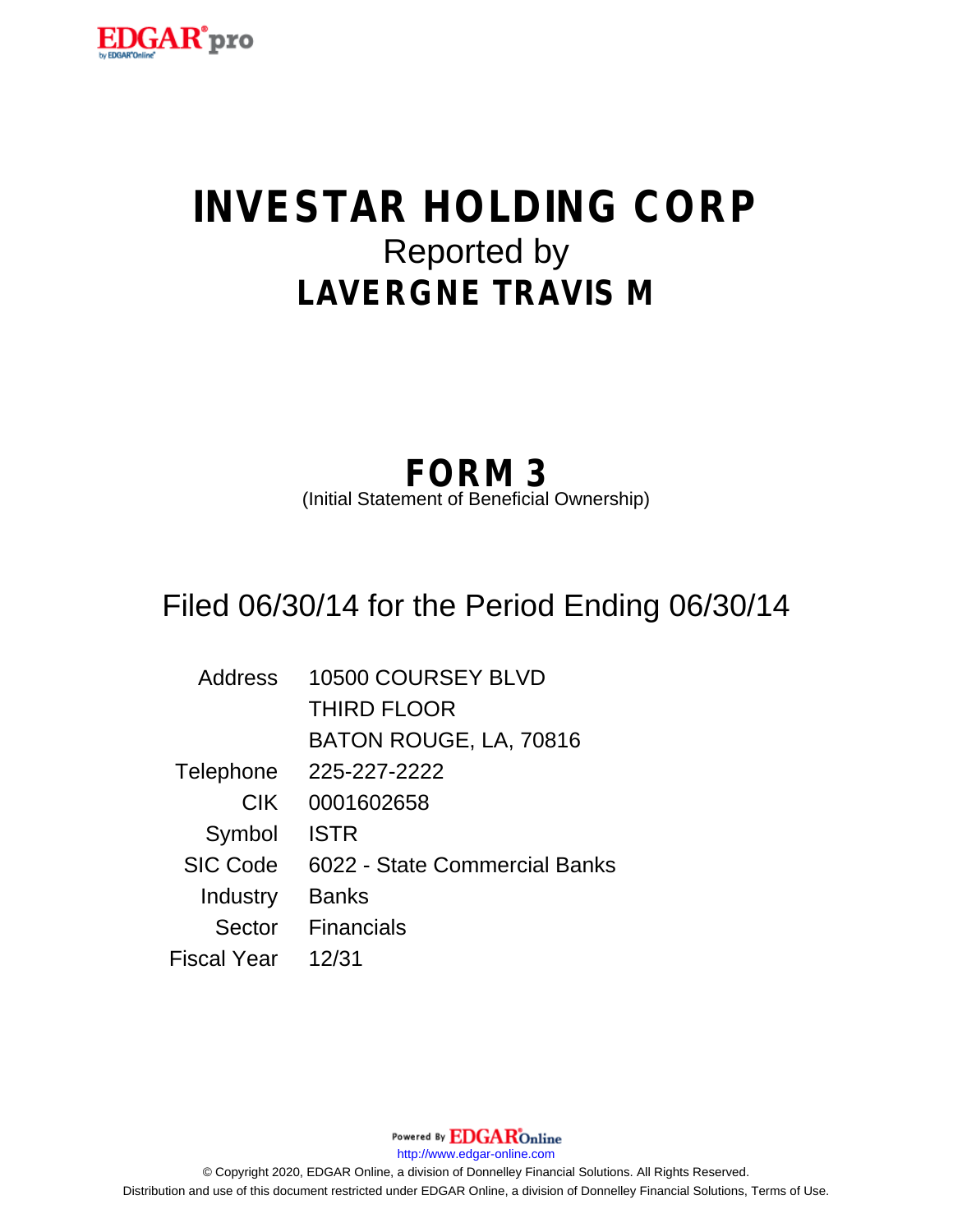

### **FORM 3**<br> **EXECURITIES SECURITIES AND EXCHANGE COMMISSION** OMB APPROVAL<br>
Mashington, D.C. 20549<br>
MB Number: 3235-0104<br>
Estimated average burden<br>
Estimated average burden **Washington, D.C. 20549**

OMB APPROVAL OMB Number: 3235-0104 Estimated average burden hours per response... 0.5

#### **INITIAL STATEMENT OF BENEFICIAL OWNERSHIP OF SECURITIES**

 Filed pursuant to Section 16(a) of the Securities Exchange Act of 1934 or Section 30(h) of the Investment Company Act of 1940

| 1. Name and Address of Reporting Person - | 2. Date of Event Requiring<br>Statement (MM/DD/YYYY)                    | 3. Issuer Name and Ticker or Trading Symbol                                          |  |  |  |  |  |
|-------------------------------------------|-------------------------------------------------------------------------|--------------------------------------------------------------------------------------|--|--|--|--|--|
| <b>Lavergne Travis M</b>                  | 6/30/2014                                                               | <b>Investar Holding Corp [ISTR]</b>                                                  |  |  |  |  |  |
| (Middle)<br>(First)<br>(Last)             | 4. Relationship of Reporting Person(s) to Issuer (Check all applicable) |                                                                                      |  |  |  |  |  |
| 34935 MOLLY DRIVE                         | Director                                                                | 10% Owner                                                                            |  |  |  |  |  |
|                                           | $X$ Officer (give title below)                                          | Other (specify below)                                                                |  |  |  |  |  |
|                                           | See Remarks /                                                           |                                                                                      |  |  |  |  |  |
| (Street)                                  | 5. If Amendment, Date<br>Original Filed (MM/DD/YYYY)                    | 6. Individual or Joint/Group Filing (Check Applicable Line)                          |  |  |  |  |  |
| <b>DENHAM SPRINGS, LA 70706</b>           |                                                                         | X Form filed by One Reporting Person<br>Form filed by More than One Reporting Person |  |  |  |  |  |
| (City)<br>(Zip)<br>(State)                |                                                                         |                                                                                      |  |  |  |  |  |

|--|

| 1. Title of Security<br>$($ Instr. 4 $)$ |                     | 2. Amount of Securities<br><b>Beneficially Owned</b><br>$($ Instr. 4 $)$                                           | 3. Ownership<br>Form: Direct<br>(D) or Indirect | $($ Instr. 5) | 4. Nature of Indirect Beneficial Ownership       |
|------------------------------------------|---------------------|--------------------------------------------------------------------------------------------------------------------|-------------------------------------------------|---------------|--------------------------------------------------|
|                                          |                     |                                                                                                                    | $($ Instr. 5 $)$                                |               |                                                  |
| <b>COMMON STOCK</b>                      |                     | 1501.322                                                                                                           |                                                 |               |                                                  |
| <b>COMMON STOCK</b> $\frac{11}{2}$       |                     | 893                                                                                                                |                                                 |               |                                                  |
|                                          |                     | Table II - Derivative Securities Beneficially Owned (e.g., puts, calls, warrants, options, convertible securities) |                                                 |               |                                                  |
| 1. Title of Derivate Security            | 2. Date Exercisable | 3. Title and Amount of                                                                                             |                                                 |               | 4. Conversion 5. Ownership 6. Nature of Indirect |

| L. Title of Derivate Security<br>2. Date Exercisable |                     | 13. Title and Amount of |                       |                                      |             | $\vert 4$ . Conversion $\vert 5$ . Ownership $\vert 6$ . Nature of Indirect |                      |  |
|------------------------------------------------------|---------------------|-------------------------|-----------------------|--------------------------------------|-------------|-----------------------------------------------------------------------------|----------------------|--|
| $($ Instr. 4 $)$                                     | and Expiration Date |                         | Securities Underlying |                                      | or Exercise | Form of                                                                     | Beneficial Ownership |  |
|                                                      |                     | (MM/DD/YYYY)            |                       | Derivative Security                  | Price of    | Derivative                                                                  | $($ Instr. 5 $)$     |  |
|                                                      |                     |                         | $($ Instr. 4)         |                                      | Derivative  | Security:                                                                   |                      |  |
|                                                      | Date                |                         |                       | Expiration Title Amount or Number of | Security    | Direct $(D)$ or<br>Indirect $(I)$                                           |                      |  |
|                                                      | Exercisable Date    |                         |                       | <b>Shares</b>                        |             | (Insert. 5)                                                                 |                      |  |

#### **Explanation of Responses:**

<span id="page-1-0"></span>**(1)** Compensatory restricted stock award, subject to a five-year pro-rata vesting.

#### **Remarks:**

Executive Vice President and Chief Credit Officer

#### POWER OF ATTORNEY

#### **Reporting Owners**

|  | Reporting Owner Name / Address Director 10% Owner Officer | Relationships |  |                    |       |  |
|--|-----------------------------------------------------------|---------------|--|--------------------|-------|--|
|  |                                                           |               |  |                    | Other |  |
|  | <b>Lavergne Travis M</b>                                  |               |  |                    |       |  |
|  | 34935 MOLLY DRIVE                                         |               |  | <b>See Remarks</b> |       |  |
|  | <b>DENHAM SPRINGS, LA 70706</b>                           |               |  |                    |       |  |

#### **Signatures**

| /s/ Travis M. Lavergne           | 6/30/2014 |
|----------------------------------|-----------|
| ** Signature of Reporting Person | Date      |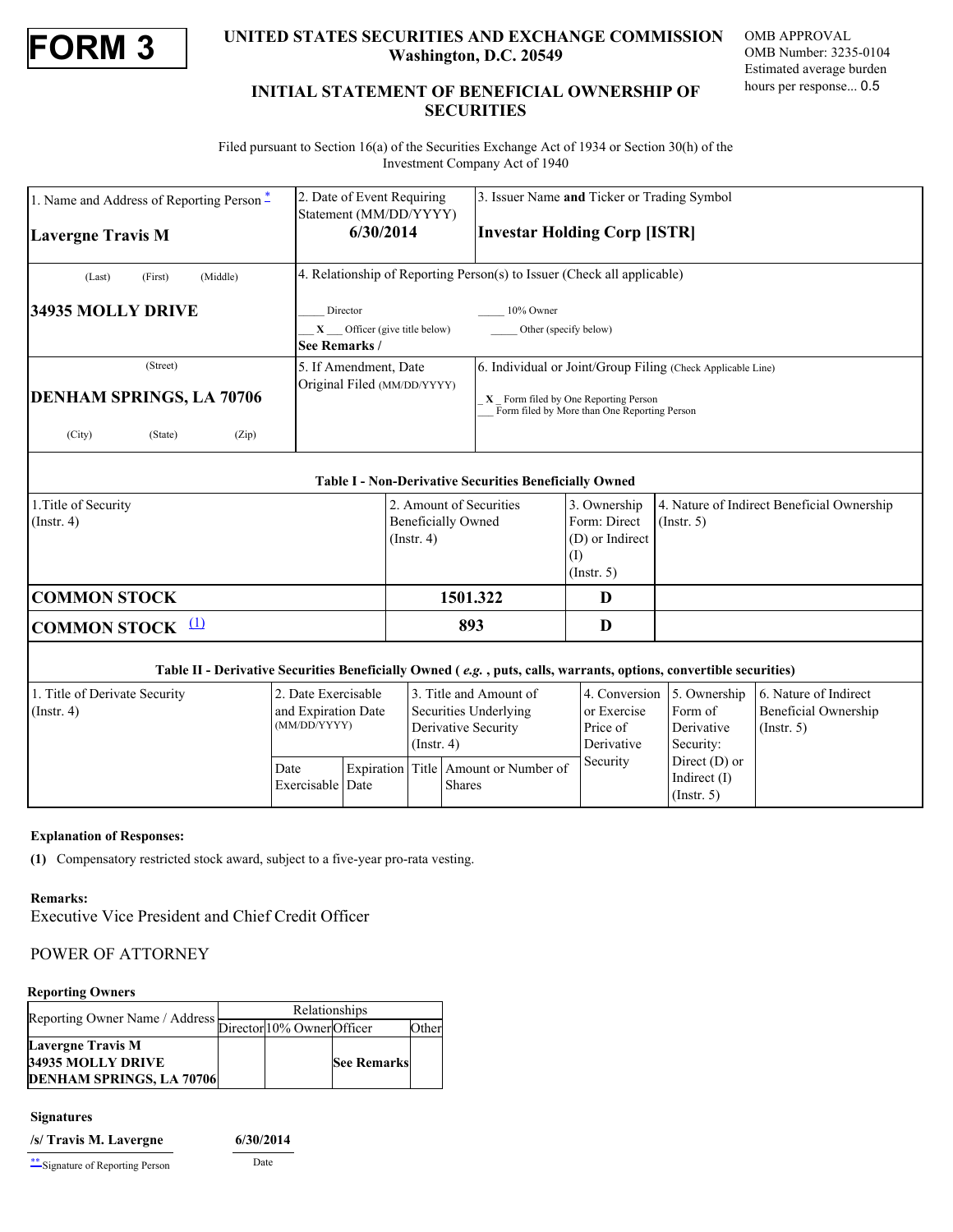Reminder: Report on a separate line for each class of securities beneficially owned directly or indirectly.

- <span id="page-2-0"></span>**\*** If the form is filed by more than one reporting person, *see* Instruction 5(b)(v).
- <span id="page-2-1"></span>**\*\*** Intentional misstatements or omissions of facts constitute Federal Criminal Violations. *See* 18 U.S.C. 1001 and 15 U.S.C. 78ff(a).

Note: File three copies of this Form, one of which must be manually signed. If space is insufficient, *see* Instruction 6 for procedure.

Persons who respond to the collection of information contained in this form are not required to respond unless the form displays a currently valid OMB control number.